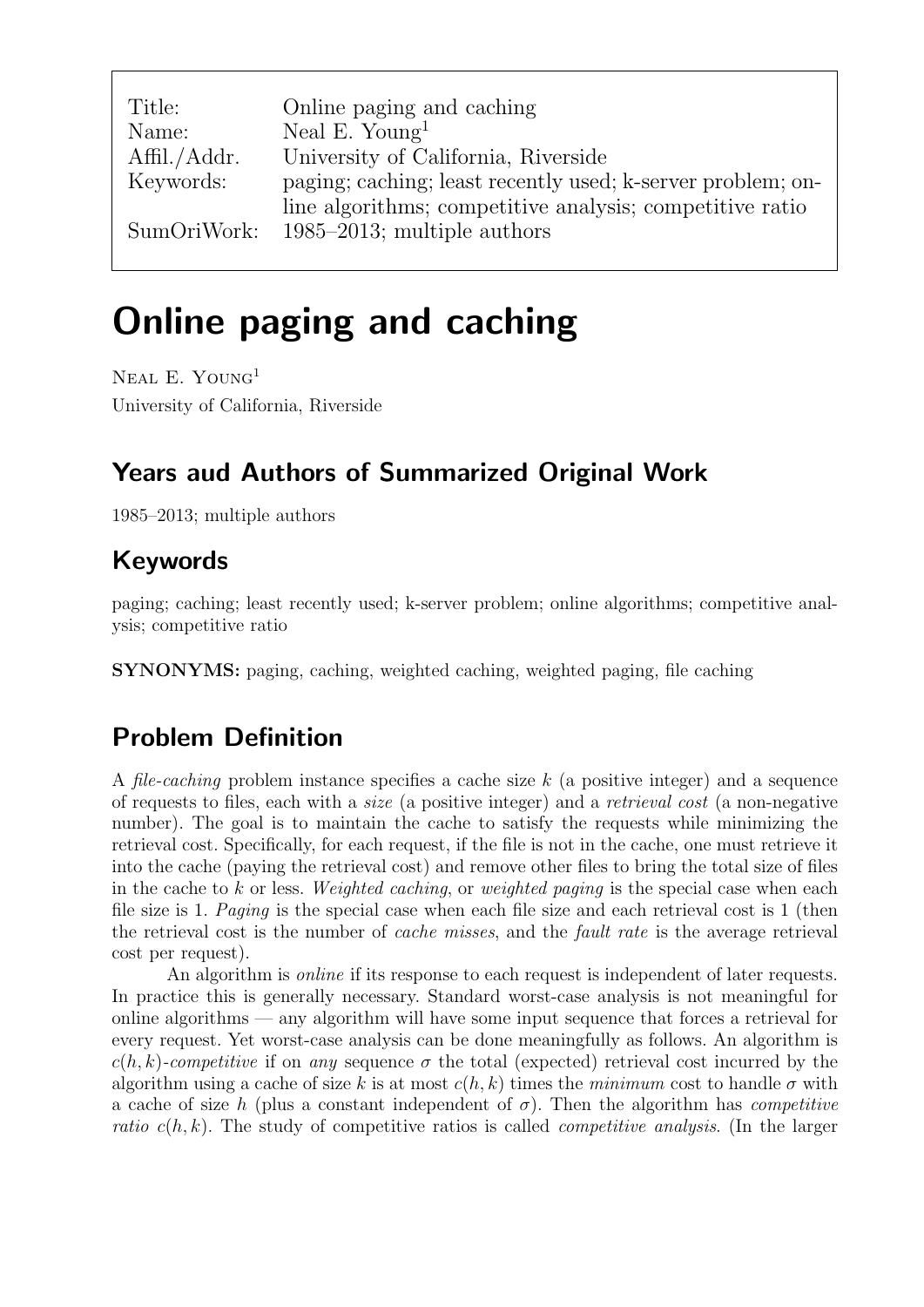context of approximation algorithms for combinatorial optimization, this ratio is commonly called the approximation ratio.)

**Algorithms.** Here are definitions of a number of caching algorithms; first is LANDLORD. LANDLORD gives each file "credit" (equal to its cost) when the file is requested and not in cache. When necessary, LANDLORD reduces all cached file's credits proportionally to file size, then evicts files as they run out of credit.

| File-caching algorithm LANDLORD                                                                |  |
|------------------------------------------------------------------------------------------------|--|
| Maintain real value credit $[f]$ with each file f (credit $[f] = 0$ if f is not in the cache). |  |
| When a file $q$ is requested:                                                                  |  |
| 1. if q is not in the cache:                                                                   |  |
| 2.<br><b>until</b> the cache has room for $q$ .                                                |  |
| for each cached file f: decrease credit $[f]$ by $\Delta \cdot \text{size}[f]$ ,<br>3.         |  |
| where $\Delta = \min_{f \in \text{cache}} \text{credit}[f] / \text{size}[f].$<br>4.            |  |
| Evict from the cache any subset of the zero-credit files $f$ .<br>5.                           |  |
| Retrieve g into the cache; set credit $[g] \leftarrow \text{cost}(g)$ .<br>6.                  |  |
| 7. else Reset credit [g] anywhere between its current value and $\cos(t)$ .                    |  |

For weighted caching, file sizes equal 1. GREEDY DUAL is LANDLORD for this special case. Balance is the further special case obtained by leaving credit unchanged in line 7.

For paging, files sizes and costs equal 1. FLUSH-WHEN-FULL is obtained by evicting all zero-credit files in line 5; First-in-first-out is obtained by leaving credits unchanged in line 7 and evicting the file that entered the cache earliest in line 5; LEAST-RECENTLYused is obtained by raising credits to 1 in line 7 and evicting the least-recently requested file in line 5. The Marking algorithm is obtained by raising credits to 1 in line 7 and evicting a *random* zero-credit file in line 5. (LANDLORD generalizes to arbitrary covering problems with submodular costs as described in [\[10\]](#page-4-0).)

# Key Results

This entry focuses on competitive analysis of paging and caching strategies as defined above. Competitive analysis has been applied to many problems other than paging and caching, and much is known about other methods of analysis (mainly empirical or average-case) of paging and caching strategies, but these are outside scope of this entry.

Paging. In a seminal paper, Sleator and Tarjan showed that LEAST-RECENTLY-USED, FIRST-IN-FIRST-OUT, and FLUSH-WHEN-FULL are  $\frac{k}{k-h+1}$ -competitive [\[13\]](#page-4-1). Sleator and Tarjan also showed that this competitive ratio is the best possible for any deterministic online algorithm. Fiat *et al.* showed that the MARKING algorithm is  $2H_k$ -competitive and that no randomized online algorithm is better than  $H_k$ -competitive [\[6\]](#page-4-2). Here  $H_k = 1 + 1/2 + \cdots + 1/k \approx$  $.58 + \ln k$ . McGeoch and Sleator gave an optimal  $H_k$ -competitive randomized online paging algorithm [\[12\]](#page-4-3).

**Weighted caching.** For weighted caching, Chrobak et al. showed that the deterministic online BALANCE algorithm is k-competitive [\[4\]](#page-4-4). Young showed that GREEDY DUAL is  $\frac{k}{k-h+1}$ competitive, and that GREEDY DUAL is a primal-dual algorithm  $-$  it generates a solution to the linear-programming dual which proves the near-optimality of the primal solution [\[14\]](#page-4-5). Bansal et al., resolving a long-standing open problem, used the primal-dual framework to give an  $O(\log k)$ competitive randomized algorithm for weighted caching [\[2\]](#page-4-6).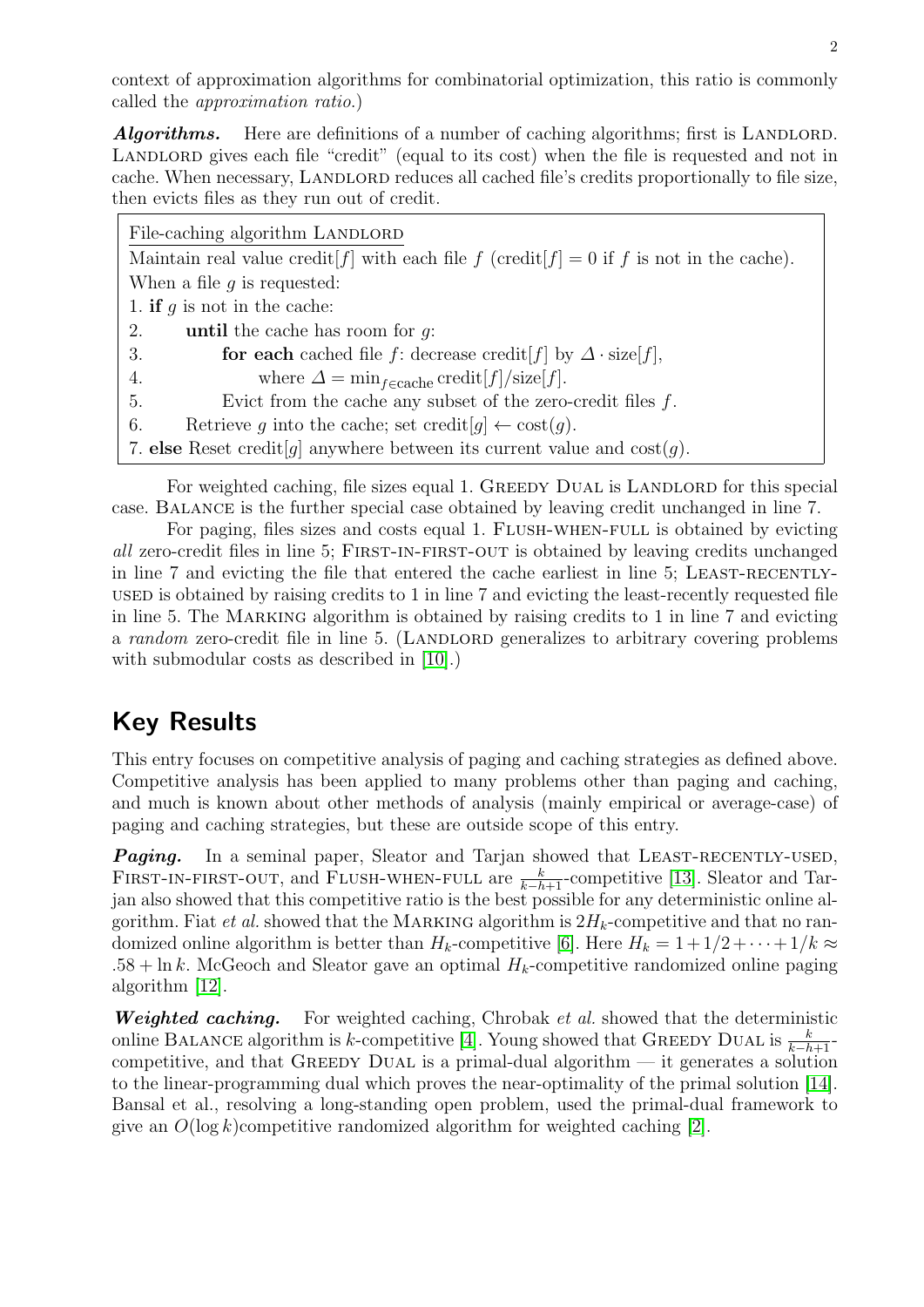File caching. When each cost equals 1 (the goal is to minimize the *number* of retrievals), or when each file's cost equals the file's size (the goal is to minimize the total number of bytes retrieved), Irani gave  $O(\log^2 k)$ -competitive randomized online algorithms [\[7\]](#page-4-7).

For general file caching, Irani and Cao showed that a restriction of LANDLORD is k-competitive [\[3\]](#page-4-8). Independently, Young showed that LANDLORD is  $\frac{k}{k-h+1}$ -competitive [\[15\]](#page-4-9).

**Other theoretical models.** Practical performance can be better than the worst case studied in competitive analysis. Refinements of the model have been proposed to increase realism. Borodin et al. [\[1\]](#page-4-10), to model locality of reference, proposed the access-graph model (see also [\[8;](#page-4-11) [9\]](#page-4-12)). Koutsoupias and Papadimitriou proposed the comparative ratio (for comparing classes of online algorithms directly) and the diffuse-adversary model (where the adversary chooses requests probabilistically subject to restrictions) [\[11\]](#page-4-13). Young showed that any  $\frac{k}{k-h+1}$ -competitive algorithm is also *loosely O*(1)-competitive: for any fixed  $\varepsilon, \delta > 0$ , on any sequence, for all but a  $\delta$ -fraction of cache sizes k, the algorithm either is  $O(1)$ -competitive or pays at most  $\varepsilon$  times the sum of the retrieval costs [\[15\]](#page-4-9).

Analyses of deterministic algorithms. Here is a competitive analysis of GREEDY DUAL for weighted caching.

**Theorem 1.** GREEDY DUAL is  $\frac{k}{k-h+1}$ -competitive for weighted caching.

Proof. Here is an amortized analysis (in the spirit of Sleator and Tarjan, Chrobak et al., and Young; see [\[14\]](#page-4-5) for a different primal-dual analysis). Define potential

$$
\Phi = (h-1) \cdot \sum_{f \in \text{GD}} \text{credit}[f] + k \cdot \sum_{f \in \text{OPT}} \Big( \text{cost}(f) - \text{credit}[f] \Big),
$$

where GD and OPT denote the current caches of GREEDY DUAL and  $\text{OPT}$  (the optimal off-line algorithm that manages the cache to minimize the total retrieval cost), respectively. After each request, GREEDY DUAL and OPT take (some subset of) the following steps in order.

OPT evicts a file f: Since credit  $[f] \leq \text{cost}(f)$ ,  $\Phi$  cannot increase.

OPT retrieves requested file q: OPT pays  $cost(q)$ ;  $\Phi$  increases by at most  $k \cos(q)$ .

GREEDY DUAL decreases credit  $f$  for all  $f \in$  GD: The cache is full and the requested file is in OPT but not yet in GD. So  $|GD| = k$  and  $|OPT \cap GD| \leq h - 1$ . Thus, the total decrease in  $\Phi$  is  $\Delta[(h-1)|GD| - k |OPT \cap GD| \ge \Delta[(h-1)k - k(h-1)] = 0.$ 

GREEDY DUAL evicts a file f: Since credit  $[f] = 0$ ,  $\Phi$  is unchanged.

GREEDY DUAL retrieves requested file g and sets credit g to  $cost(g)$ : GREEDY DUAL pays  $c = \text{cost}(q)$ . Since q was not in GD but is in OPT, credit  $[q] = 0$  and  $\Phi$  decreases by  $-(h-1)c + kc = (k-h+1)c$ .

GREEDY DUAL resets credit q between its current value and  $cost(q)$ : Since  $g \in \text{OPT}$  and credit q only increases,  $\Phi$  decreases.

So, with each request: (1) when OPT retrieves a file of cost c,  $\Phi$  increases by at most kc; (2) at no other time does  $\Phi$  increase; and (3) when GREEDY DUAL retrieves a file of cost c,  $\Phi$  decreases by at least  $(k - h + 1)c$ . Since initially  $\Phi = 0$  and finally  $\Phi > 0$ , it follows that GREEDY DUAL's total cost times  $k - h + 1$  is at most OPT's cost times k.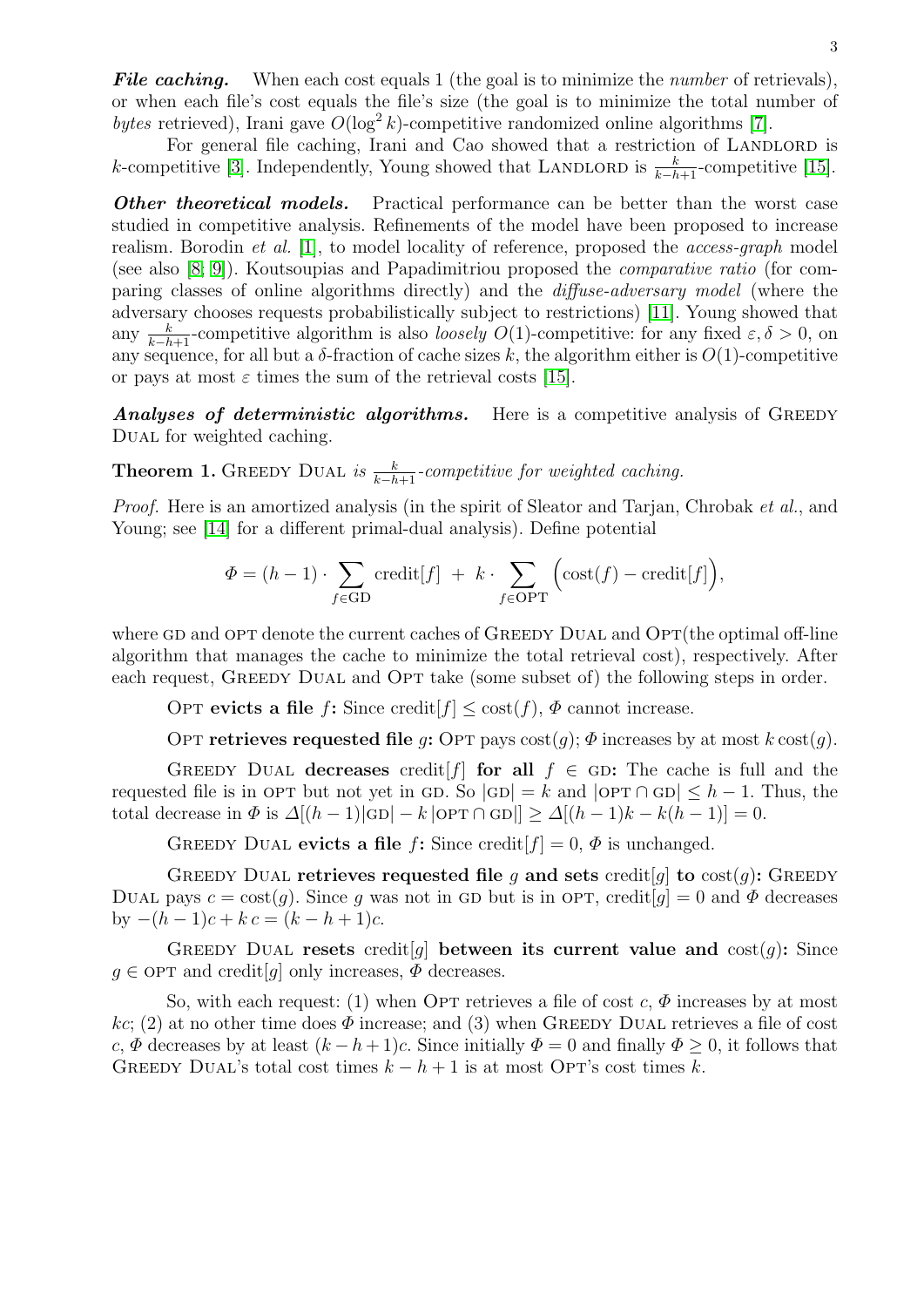**Extension to file caching.** Although the proof above easily extends to LANDLORD, it is more informative to analyze LANDLORD via a *general reduction* from file caching to weighted caching:

# Corollary 1. LANDLORD is  $\frac{k}{k-h+1}$ -competitive for file caching.

*Proof.* Let W be any deterministic c-competitive weighted-caching algorithm. Define filecaching algorithm  $F_W$  as follows. Given request sequence  $\sigma$ ,  $F_W$  simulates W on weightedcaching sequence  $\sigma'$  as follows. For each file f, break f into size(f) "pieces"  $\{f_i\}$  each of size 1 and cost  $\cos(f)/\text{size}(f)$ . When f is requested, give a batch  $(f_1, f_2, \ldots, f_s)^{N+1}$  of requests for pieces to W. Take N large enough so W has all pieces  $\{f_i\}$  cached after the first sN requests of the batch.

Assume that W respects equivalence: after each batch, for every file  $f$ , all or none of f's pieces are in W's cache. After each batch, make  $F_W$  update its cache correspondingly to  $\{f : f_i \in \text{cache}(W)\}\$ .  $F_W$ 's retrieval cost for  $\sigma$  is at most W's retrieval cost for  $\sigma'$ , which is at most  $c$  Op $T(\sigma')$ , which is at most  $c$  Op $T(\sigma)$ . Thus,  $F_W$  is c-competitive for file caching.

Now, observe that GREEDY DUAL can be made to respect equivalence. When GREEDY DUAL processes a batch of requests  $(f_1, f_2, \ldots, f_s)^{N+1}$  resulting in retrievals, for the last s requests, make GREEDY DUAL set credit  $[f_i] = \cos(f_i) = \cos(f)/s$  in line 7. In general, restrict GREEDY DUAL to raise credits of equivalent pieces  $f_i$  equally in line 7. After each batch the credits on equivalent pieces  $f_i$  will be the same. When GREEDY DUAL evicts a piece  $f_i$ , make GREEDY DUAL evict all other equivalent pieces  $f_j$  (all will have zero credit).

With these restrictions, GREEDY DUAL respects equivalence. Finally, taking  $W$  to be GREEDY DUAL above,  $F_W$  is LANDLORD.

Analysis of the randomized MARKING algorithm. Here is a competitive analysis of the MARKING algorithm.

#### **Theorem 2.** The MARKING algorithm is  $2H_k$ -competitive for paging.

*Proof.* Given a paging request sequence  $\sigma$ , partition  $\sigma$  into contiguous phases as follows. Each phase starts with the request after the end of the previous phase and continues as long as possible subject to the constraint that it should contain requests to at most  $k$  distinct pages. (Each phase starts when the algorithm runs out of zero-credit files and reduces all credits to zero.)

Say a request in the phase is new if the item requested was not requested in the previous phase. Let  $m_i$  denote the number of new requests in the *i*th phase. During phases  $i-1$  and i,  $k + m_i$  distinct files are requested. OPT has at most k of these in cache at the start of the  $i - 1$ st phase, so it will retrieve at least  $m_i$  of them before the end of the *i*th phase. So OPT's total cost is at least  $\max\{\sum_i m_{2i}, \sum_i m_{2i+1}\} \ge \sum_i m_i/2$ .

Say a non-new request is *redundant* if it is to a file with credit 1 and non-redundant otherwise. Each new request costs the Marking algorithm 1. The jth non-redundant request costs the MARKING algorithm at most  $m_i/(k-j+1)$  in expectation because, of the  $k-j+1$ files that if requested would be non-redundant, at most  $m_i$  are not in the cache (and each is equally likely to be in the cache). Thus, in expectation MARKING pays at most  $m_i +$  $\sum_{j=1}^{k-m_i} m_i/(k-j+1) \leq m_i H_k$  for the phase, and at most  $H_k \sum_i m_i$  total.

# Applications

Variants of GREEDY DUAL and LANDLORD have been incorporated into file-caching software such as Squid [\[5\]](#page-4-14).